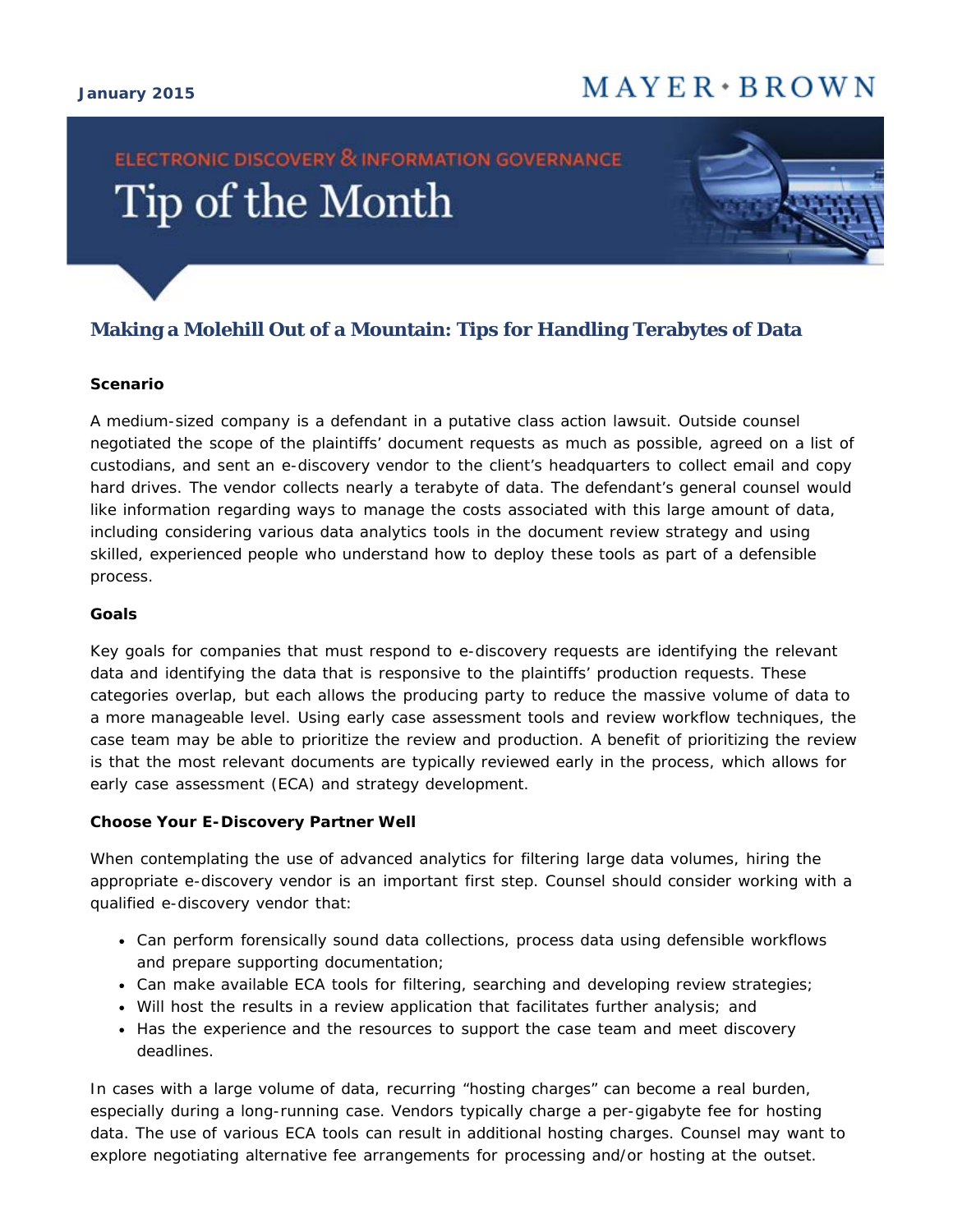#### **Simple Steps To Take Before Responsiveness Review**

In addition to prioritizing the review to move relevant documents to the front of the queue, some case teams may concurrently consider removing data that is unlikely to lead to responsive documents. The most common step is to "DeNIST" data during the initial processing in order to remove particular file types, primarily program or system files. Next, a case team may consider targeted searches to identify non-relevant files, often in the form of music, videos and photos. Similarly, "junk" email, such as daily newspaper reports and newsletters, might be culled prior to the application of search terms in order to minimize instances of false positive hits. By excluding these files, the case team might gain greater insight into the data while reducing the volume of data promoted to attorney review.

Another way to cull irrelevant material is through the use of date restrictions. By applying date filters, which often are agreed upon as part of the meet-and-confer dialogue with the requesting party, the case team can concentrate on a date-restricted set of documents for review and analysis. The case team might also consider custodian-specific time limitations. For example, if a custodian only worked in the relevant department for two months, there may be no reason to include email from that person's entire tenure at the company. This initial cut can be performed during processing and excluded from the reviewable data.

Once broad cuts are made, the next step is typically to run search terms against the remaining data. Creating a list of search terms is an iterative process that is often developed through a process of discussions with the client and testing the terms against the database. The search term hit reports may suggest modifications of certain terms in order to identify relevant documents in addition to minimizing the amount of "false hits."

#### **Consider the Use of Data Analytics Tools**

New technologies can make the review process more efficient and can get attorneys' eyes on the key documents faster. For instance, "concept clustering" uses software to group emails about certain themes. Email threading can reduce review volume by showing reviewers only the most "complete" e-mail in a long chain and automatically coding its subsidiary parts so they do not need to be individually reviewed.

The case team might consider the use of predictive coding or technology-assisted review (TAR) tools during discovery and trial preparation. Although these tools were initially developed and marketed as a means for reducing the first-level attorney review costs, the focus today is trending toward using these tools to improve evaluation of both documents produced and those received in production. In addition, data analytics tools can be considered for prioritizing the review workflow; streamlining the second-level review, which is typically performed by outside counsel; and quality checking the review in order to prepare the documents for production. Data analytics can also save time, and potentially provide better results, during the preparation of witness files for depositions and trial.

#### **Document, Document, Document**

Whatever choices are made for data review, it is important to carefully document them. The use of these tools is relatively new and is still in the process of being fully understood by the legal community. As a result, a degree of skepticism can exist about the use of these tools. Thus, the case team is encouraged to work closely with their e-discovery provider to create supporting documentation that describes the process. This documentation can be used to replicate the process in future litigation and to explain and defend the process in the event of a challenge.